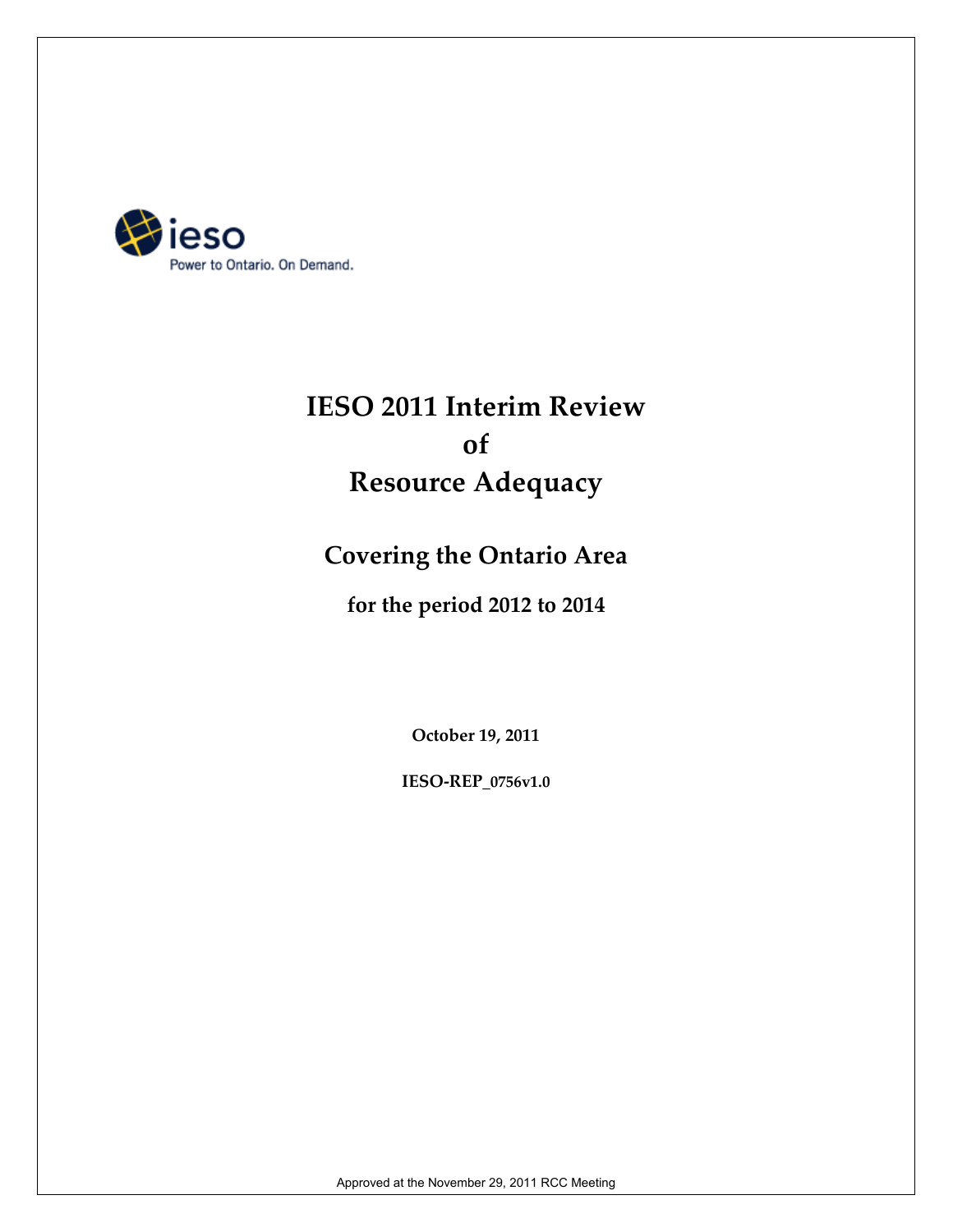This page intentionally left blank.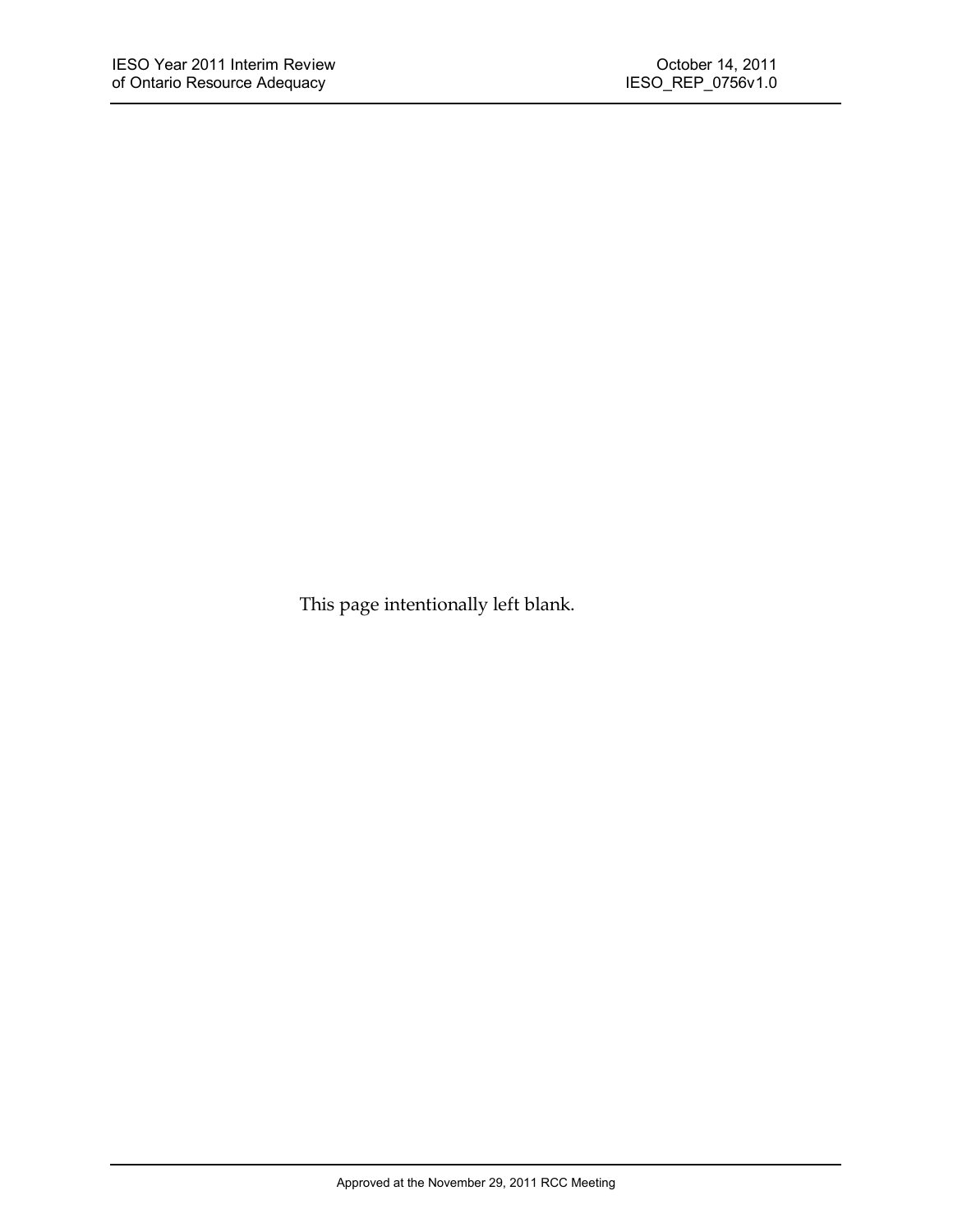## **1 EXECUTIVE SUMMARY**

The Independent Electricity System Operator (IESO) submits this assessment of resource adequacy for the Ontario Area to comply with the Reliability Assessment Program established by the Northeast Power Coordinating Council (NPCC). This 2011 Interim Review of Resource Adequacy covers the study period from 2012 through 2014, and highlights changes since the 2009 Comprehensive Review. The guidelines for the review are specified in Appendix D of the NPCC Regional Reliability Reference Directory #1, "*Guidelines for Area Review of Resource Adequacy"* (Original document: December 1, 2009).

This Interim Review identifies changes in assumptions from the 2009 Comprehensive Review, including changes to facilities and system conditions, generation resources availability, load forecast, and the impact of these changes on the overall reliability of the Ontario electricity system. The assessment makes comparisons with the 2009 Comprehensive Review.

The 2011 Interim Review reports that Ontario will be able to meet the NPCC resource adequacy criterion that requires a loss of load expectation (LOLE) of no more than 0.1 days/year for all years from 2012 to 2014. For all forecast years under median demand growth, NPCC criterion is achieved using only existing, contract committed, and government directed resources, without the need for Emergency Operating Procedures (EOPs), additional resources, or imports. Under the high demand growth scenario, use of EOPs is required in the 2012 and 2014 forecast years to satisfy the NPCC criterion.

#### **2 INTRODUCTION**

The information presented in this 2011 Interim Review of resource adequacy covers the forecast period from 2012 through 2014.

The previous Comprehensive Review was submitted at the September 2009 meeting of the Reliability Coordinating Committee. Comparisons between this review and the September 2009, "IESO 2009 Comprehensive Review of Ontario Resource Adequacy" review, are included in this report.

#### **3 ASSUMPTION CHANGES**

#### **3.1 Demand Forecast**

Tables 3.1 and 3.2 show comparisons between the peak demand forecasts for the 2009 Comprehensive Review and the 2011 Interim Review under median and high demand growth scenarios respectively.

Under median growth, peak demands are slightly higher across all years resulting in a negligible change in average annual growth rate. The peak demands have increased as higher actuals have led to a higher starting point compared to the previous forecast. However, as in the previous forecast the impact of increased off-grid generation driven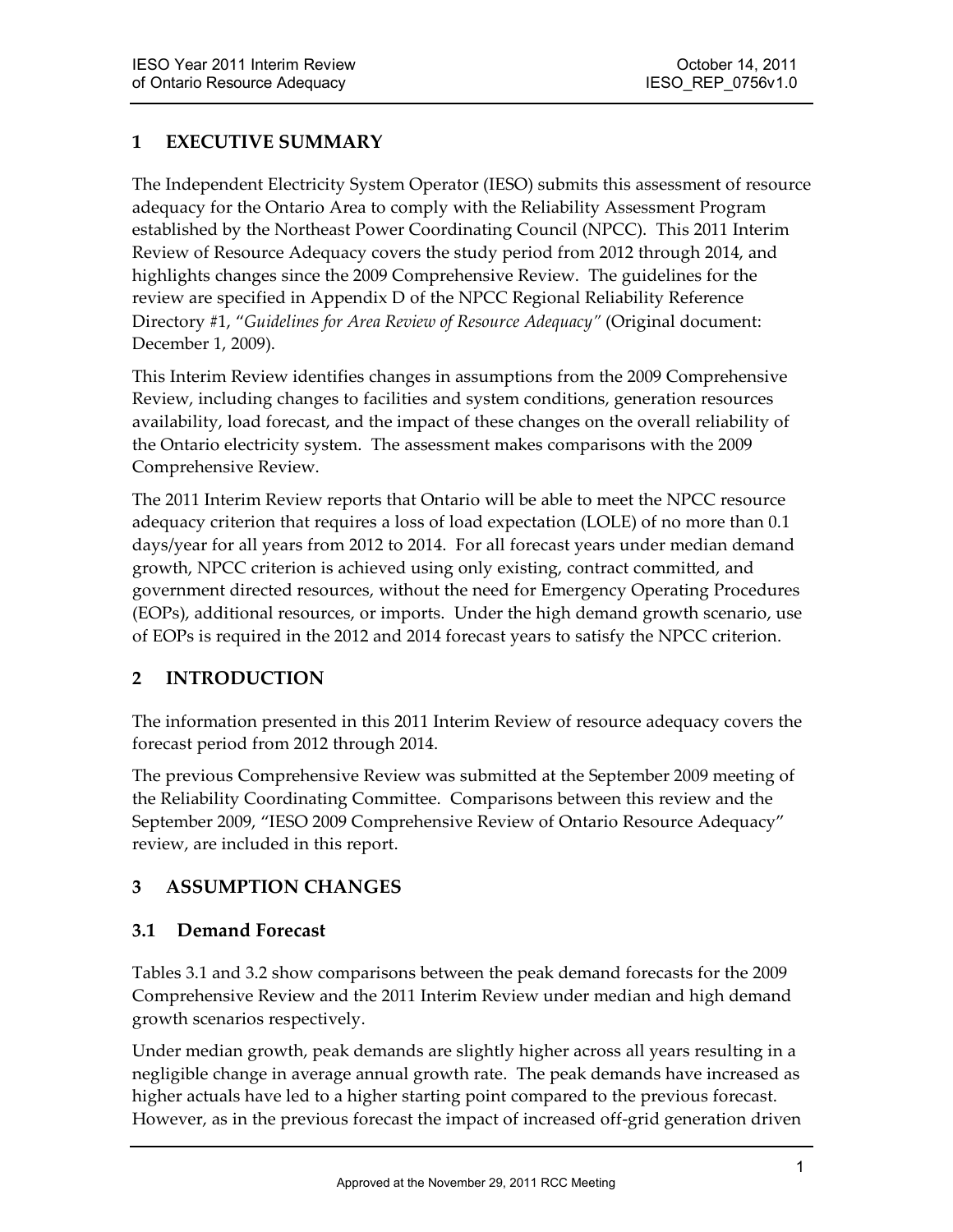by Ontario's feed-in tariff (FIT) program (see Section 3.3) and expected conservation targets lead peak demands to decline over time.

|                 | <b>Normal Weather Annual Peak</b> |               |                   |  |  |
|-----------------|-----------------------------------|---------------|-------------------|--|--|
|                 | <b>Median Demand Growth [MW]</b>  |               |                   |  |  |
| Year            | 2009 Comp.                        | 2011 Interim  |                   |  |  |
|                 | <b>Review</b>                     | <b>Review</b> | <b>Difference</b> |  |  |
| 2012            | 23,541                            | 23,804        | 263               |  |  |
| 2013            | 23,092                            | 23,421        | 329               |  |  |
| 2014            | 22,932                            | 23,155        | 223               |  |  |
| Growth Rate (%) | $-1.3%$                           | $-1.4%$       | $-0.1%$           |  |  |

#### Table 3.1 Demand Forecast Comparison – Median Demand Growth

The 2011 Interim Review high growth scenario is lower than the same scenario in the 2009 Comprehensive Review. On-going debt concerns both in Europe and the U.S. have cast a pall on the long term growth prospects for Ontario. Previous high growth forecasts assumed a recovery surpassing pre-recession levels. However, at this time even the most optimistic forecast cannot envision that type of rebound over the forecast horizon. As such, the high growth forecast has been revised downward.

| Table 3.2 | Demand Forecast Comparison - High Demand Growth |  |  |
|-----------|-------------------------------------------------|--|--|
|           |                                                 |  |  |

|                 | <b>Normal Weather Annual Peak</b> |               |                   |  |  |
|-----------------|-----------------------------------|---------------|-------------------|--|--|
| Year            | <b>High Demand Growth [MW]</b>    |               |                   |  |  |
|                 | 2009 Comp.                        | 2011 Interim  |                   |  |  |
|                 | <b>Review</b>                     | <b>Review</b> | <b>Difference</b> |  |  |
| 2012            | 24,907                            | 24,123        | -784              |  |  |
| 2013            | 25,234                            | 24,215        | $-1,019$          |  |  |
| 2014            | 25,563                            | 24,440        | $-1,123$          |  |  |
| Growth Rate (%) | 1.3%                              | 0.7%          | $-0.7%$           |  |  |

#### **3.2 Resources Forecast**

Table 3.3 shows the available capacity of supply resources at the time of the summer peak for the current 2011 Interim Review and the 2009 Comprehensive Review. This 2011 review assumes resource availability based on the latest available information regarding existing and future resources. Available resources include all existing units and projects under contract with the Ontario Power Authority (OPA), as well as units to be procured for contracts with the OPA as directed by the Ontario Ministry of Energy.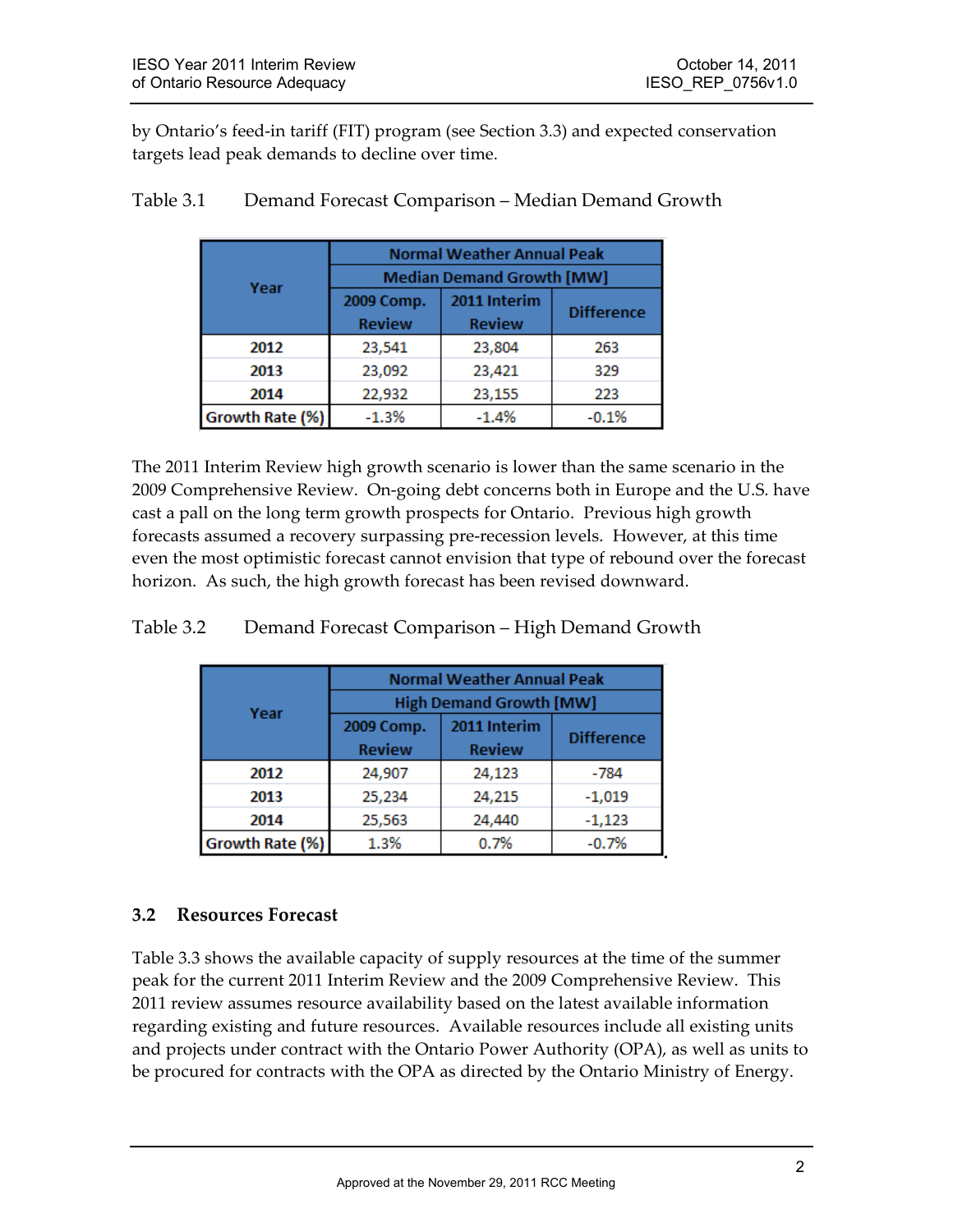|      | Available Resources [MW] at Time of Summer Peak (July) |                               |                   |  |  |
|------|--------------------------------------------------------|-------------------------------|-------------------|--|--|
| Year | 2009 Comp.<br><b>Review</b>                            | 2011 Interim<br><b>Review</b> | <b>Difference</b> |  |  |
| 2012 | 31243                                                  | 30353                         | -890              |  |  |
| 2013 | 32316                                                  | 31012                         | $-1303$           |  |  |
| 2014 | 32739                                                  | 29229                         | $-3509$           |  |  |

#### Table 3.3 Comparison of Available Resources Forecasts

For the 2012 forecast year, available resources decrease by approximately 900 MW from what was included in the 2009 Comprehensive Review. The primary source of this decrease is 700 MW of demand-side management capacity that shifted from the committed capacity, to the planned capacity category. Planned capacity is not normally counted as an available resource in NPCC reviews of resource adequacy. The remaining capacity difference in 2012 is the result of small decreases in thermal and hydro capacity due to project delays, updated availability capacity assumptions, and planned outages over the summer peak. This decrease in capacity is partially offset by increases in wind and solar capacity that are expected to connect under Ontario's feed-in-tariff (FIT) program for renewable generation (see Section 3.3).

In 2013, an additional 200 MW of demand-side management capacity is shifted to the planned capacity category. All coal-fired generation in Ontario will be phased out by the end of 2014. Changes to planning assumptions regarding the phase out of coal-fired generation results in a 400 MW decrease in coal capacity in the 2013 forecast year. These decreases are again partially offset by further increases in wind and solar capacity under the FIT program. This, in addition to the 2012 differences, results in a decrease of 1,300 MW available capacity when compared to the 2009 Comprehensive Review.

In 2014, all the factors described above again contribute to the approximate 3,500 MW decrease in available capacity from the 2009 Comprehensive Review. Contributing to this decrease is a 300 MW reduction in hydro capacity as a result of changes to project in-service dates. In addition, changes to planning assumptions with regard to the phase out of coal-fired generation results in a 2,000 MW decrease in available resources in 2014 when compared to the 2009 Comprehensive Review. This decrease is expected to be offset by the conversion of three coal-fired units in Ontario's Northwest transmission zone to biomass or natural gas fuelled generation. These conversions are scheduled to occur in late 2013 and 2014.

#### **3.3 Ontario Electricity Sector Changes**

In September 2009 the provincial government passed the Green Energy and Green Economy Act (GEGEA) providing a comprehensive framework for developing renewable energy generation. This framework includes a feed-in tariff (FIT) program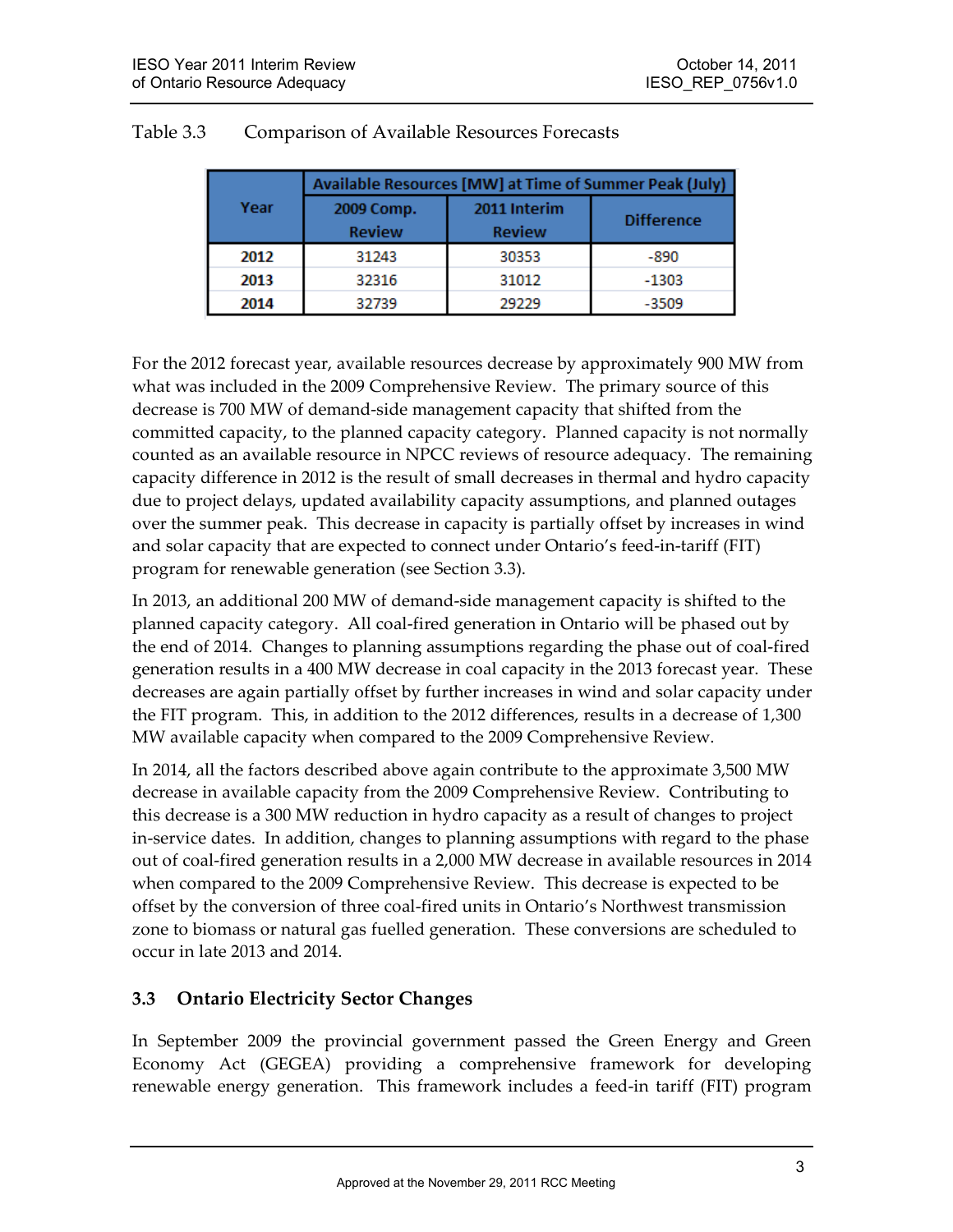and provisions that will facilitate the implementation of the necessary transmission and distribution infrastructure to support those renewable projects.

The FIT program has resulted in a significant increase in the amount of renewable generation capacity expected to come online over the 2012-2014 timeframe and beyond. Wind and solar generation is expected to comprise the bulk of this new renewable capacity, with significant amounts expected to connect directly to the distribution system<sup>[1](#page-5-0)</sup>. The expected capacity contribution at summer peak for wind resources is 13.4% of installed capacity. For solar resources, the expected summer peak capacity contribution is 40% of installed capacity.

Assumptions related to amounts and types of renewable resources used in the Interim Review are from the Ontario Power Authority (OPA). The OPA is the long term electricity system planner for the province of Ontario.

## **3.4 Transfer Capabilities**

New series capacitors were installed in 2010 at Nobel Transmission Station (TS) on two 500 kV circuits to increase the transfer capability of the North-South Interface.

The construction of a new 176 km (110 mile) 500 kV double-circuit line from the Bruce Power complex to Milton Switching Station (SS) is in progress, with completion expected in December 2012, a one year delay to what was assumed in 2009 Comprehensive Review. This new line is required to accommodate the output of all eight generating units at the Bruce complex and the development of new renewable resources in southwestern Ontario.

#### **3.5 Emergency Operating Procedures**

Emergency operating procedures (EOPs) are considered in the resource adequacy assessment if they are required to meet the Loss of Load Expectation (LOLE) criterion. Table 3.4 summarizes the assumptions regarding the load relief from EOPs used in this study, specifically in 2012 and 2014 under the High Growth demand scenario.

<span id="page-5-0"></span><sup>-</sup> $1$  Generation connected directly to the distribution system (also called embedded generation) is treated as a decrement to demand, and therefore not included in the Available Resources table. For 2014, approximately 1,800 MW of embedded generation with an available capacity of 700 MW at the time of summer peak is assumed to be in-service.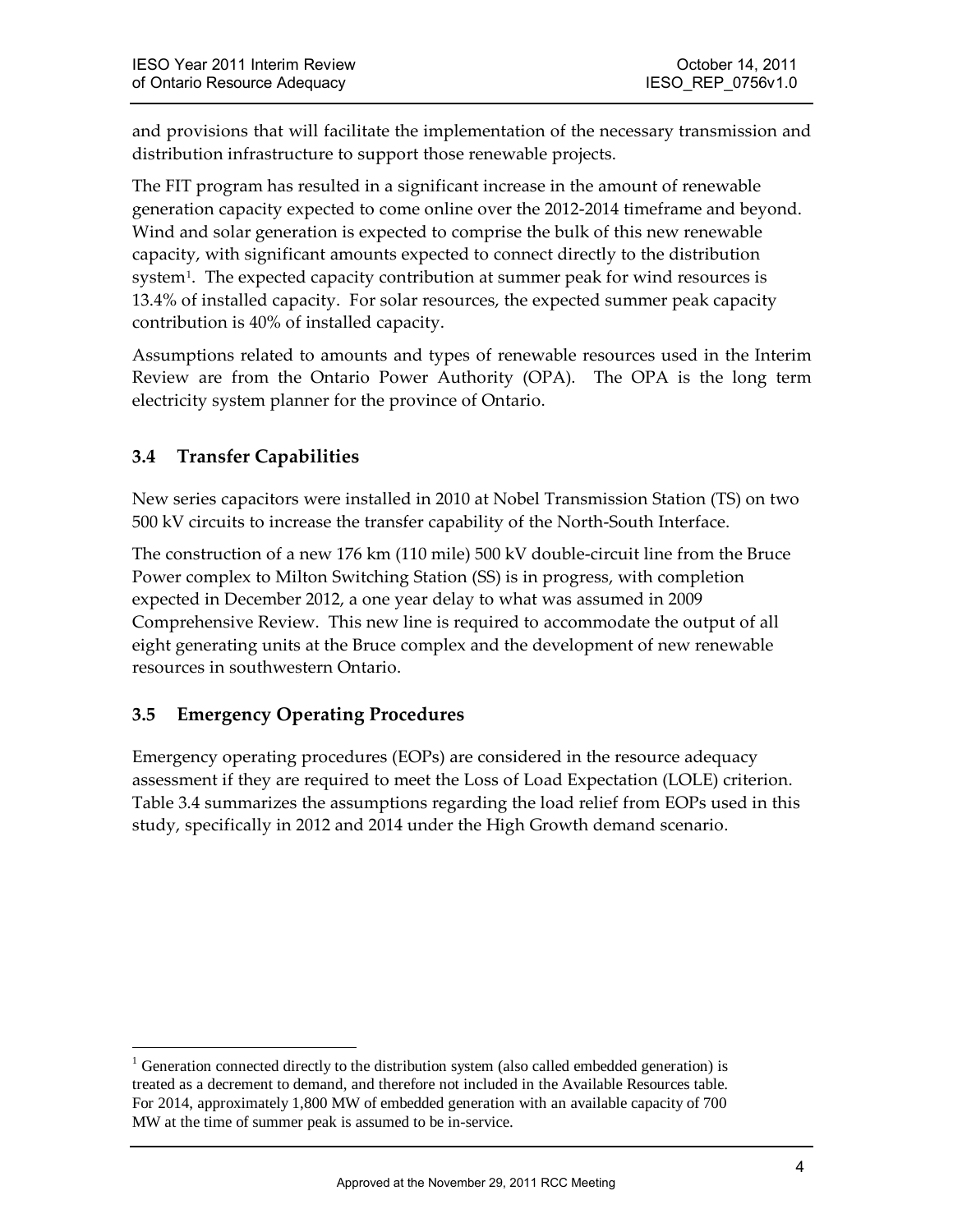| <b>EOP Action</b>                     | Load relief (% of Demand |  |  |
|---------------------------------------|--------------------------|--|--|
|                                       | or MW Value)             |  |  |
| <b>Public Appeals</b>                 |                          |  |  |
| Disregard 30-minute Operating Reserve | 540 MV                   |  |  |
| Disregard 10-minute Operating Reserve | 1080 MW                  |  |  |
| Generator Stretch Capability          | 230 MW                   |  |  |
| 3% Voltage Reduction (VR)             |                          |  |  |
| 5% VR (incremental to 3% VR)          |                          |  |  |

#### Table 3.4 Emergency Operating Procedures Assumptions

## **3.6 Fuel Supply Diversity**

A diverse generation mix is critical for resource adequacy and market efficiency, through the provision of dispatch flexibility, reduced vulnerability to fuel supply contingencies and fuel price fluctuations.

With the addition of approximately 3, 000 MW of gas-fired generation since 2009, the volume of gas consumed for electricity generation in Ontario is increasing. Ontario is well situated with respect to natural gas transmission and storage. Based on the input received from stakeholders, the IESO does not have any concern to meet the additional gas supply requirements.

# **4 RESOURCE ADEQUACY ASSESSMENT**

#### **4.1 Loss of Load Expectation (LOLE) Results**

This assessment is based on engineering judgment, IESO assessments and NPCC joint interconnected studies.

This 2011 Interim Review indicates that, for the future years in the study period horizon (2012 to 2014), there is a slightly higher forecast of peak demands in the median growth scenario and lower peak demands in the high growth scenario. In addition, there are fewer resources available at the time of summer peak compared to the 2009 Comprehensive Review. MARS runs were completed based on the latest demand forecast, and latest forecast of available resources. Table 4.1 provides a summary of the LOLE results from these MARS runs for two different scenarios.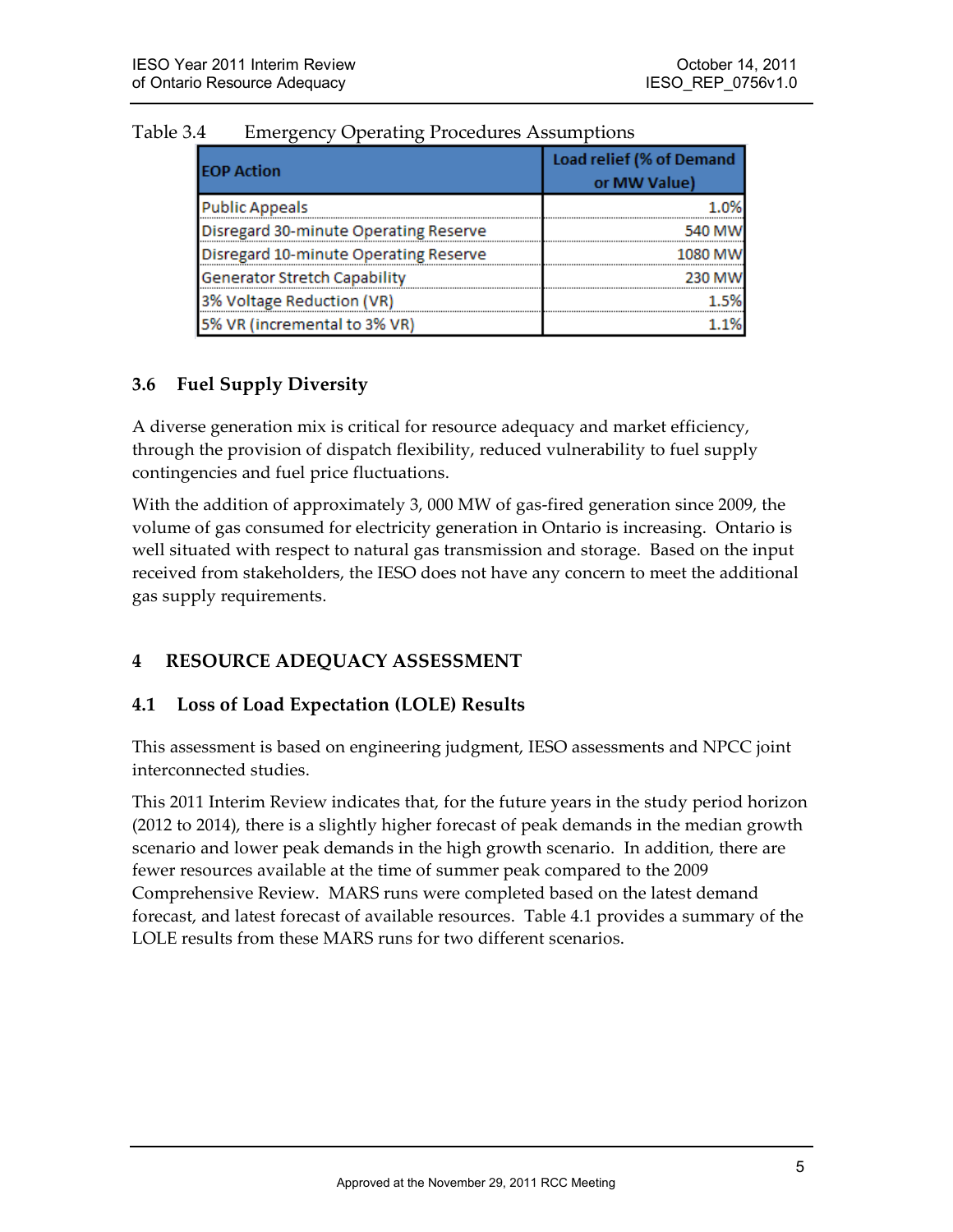| <b>Demand</b> |               | <b>EOPS</b> | <b>Additional</b>     | LOLE [days/year] |       |       |
|---------------|---------------|-------------|-----------------------|------------------|-------|-------|
| scenario      | <b>Growth</b> |             | <b>Resources [MW]</b> | 2012             | 2013  | 2014  |
|               | Median        | no          |                       | 0.068            | 0.003 | 0.014 |
|               | High          | no          |                       | 0.119            | 0.014 | 0.151 |
|               | High          | ves         |                       | 0.021            |       | 0.030 |

Table 4.1 LOLE Results from MARS Runs

Scenario 1 reflects median demand growth, available resources, and no emergency operating procedures (EOPs). Under this scenario, the NPCC resource adequacy criterion of 0.1 days per year LOLE is met in all years.

The 0.068 days/year LOLE in 2012 is notably higher than LOLEs in 2013 and 2014 for two main reasons. As described in Section 3.4, the new Bruce to Milton transmission line is expected to be in-service in December 2012, and is required to accommodate the output of all eight Bruce nuclear units in addition to new renewable generation. In 2012, without the new line in-service, approximately 800-1,600 MW of Bruce area generation is locked-in and unavailable to serve Ontario load. in the constraint on this capacity contributes to a higher LOLE in 2012. In addition, the load forecast for 2012 is approximately 400-600 MW higher than the 2013 and 2014 load forecasts respectively. This higher demand forecast, in combination with load forecast uncertainty also contributes to higher LOLE in 2012.

Scenarios 2 and 3 reflect the conditions required to meet NPCC criterion under the high demand growth scenario. Table 4.1 shows that NPCC criterion is also met under available resource conditions in 2013, and that EOPs are required to meet criterion in 2012 and 2014.

These results demonstrate that Ontario is expected to be compliant with the target LOLE of 0.1 days per year over the next three years.

# **4.2 Median Demand Growth LOLE Comparison – 2011 Interim vs. 2009 Comprehensive**

Table 4.2 compares the 2009 Comprehensive and 2011 Interim LOLE results under the median demand growth scenario for 2012 to 2014. In general, LOLE values increase in all three years of study, as a result of a higher demand forecast and lower available resources in the 2011 Interim Review.

| <b>NPCC Review</b>        | Demand | <b>EOPS</b> | <b>Additional</b>     | LOLE [days/year] |       |       |
|---------------------------|--------|-------------|-----------------------|------------------|-------|-------|
|                           | Growth |             | <b>Resources [MW]</b> | 2012             | 2013  | 2014  |
| 2009 Comprehensive Median |        | no          |                       | 0.001            | 0.000 | 0.000 |
| 12011 Interim             | Median | no          |                       | 0.068            | 0.003 | 0.014 |

Table 4.2 2009 Comprehensive vs. 2011 Interim LOLE Results